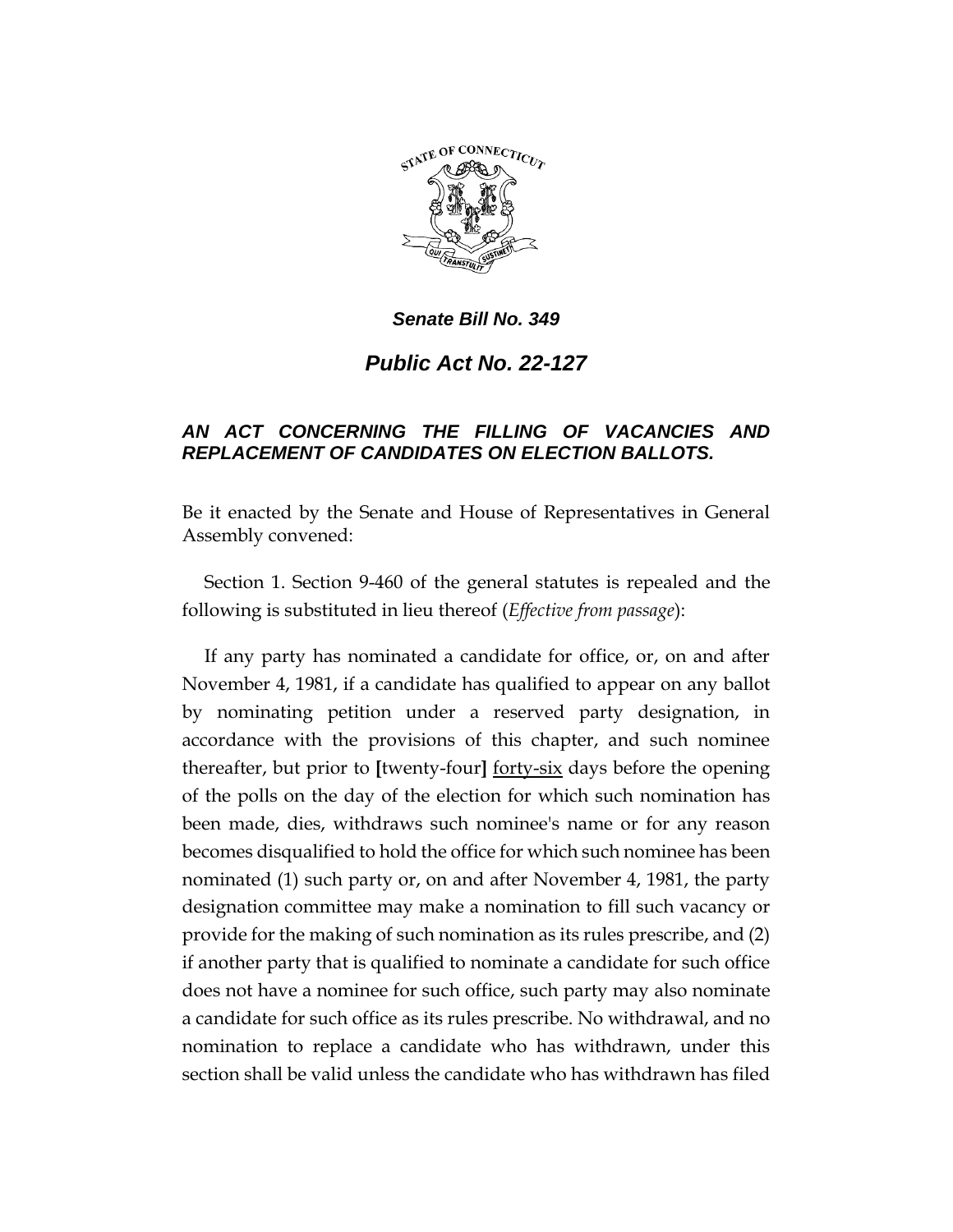## *Senate Bill No. 349*

a letter of withdrawal signed by such candidate with the Secretary of the State in the case of a state or district office or the office of state senator or state representative from any district, or with the municipal clerk in the case of a municipal office other than state senator or state representative. A copy of such candidate's letter of withdrawal to the municipal clerk shall also be filed with the Secretary of the State. No nomination to fill a vacancy under this section shall be valid unless it is certified to the Secretary of the State in the case of a state or district office or the office of state senator or state representative from any district, or to the municipal clerk in the case of a municipal office other than state senator or state representative, by the organization or committee making such nomination, at least **[**twenty-one**]** forty-two days before the opening of the polls on the day of the election, except as otherwise provided by this section. If a nominee dies within **[**twenty-four**]** fortysix days, but prior to twenty-four hours before the opening of the polls on the day of the election for which such nomination has been made, the vacancy may be filled in the manner prescribed in this section by two o'clock p.m. of the day before the election with the municipal clerk or the Secretary of the State, as the case may be. If a nominee dies within twenty-four hours before the opening of the polls and prior to the close of the polls on the day of the election for which such nomination has been made, such nominee shall not be replaced and the votes cast for such nominee shall be canvassed and counted, and if such nominee receives a plurality of the votes cast, a vacancy shall exist in the office for which the nomination was made. The vacancy shall then be filled in a manner prescribed by law. A copy of such certification to the municipal clerk shall also be filed with the Secretary of the State. Such nomination to fill a vacancy due to death or disqualification shall include a statement setting forth the reason for such vacancy. If at the time such nomination is certified to the Secretary of the State or to the municipal clerk, as the case may be, the **[**ballot labels**]** ballots have already been printed, the Secretary of the State shall direct the municipal clerk in each municipality affected to (A) have the **[**ballot labels**]** ballots

*Public Act No. 22-127 2 of 3*